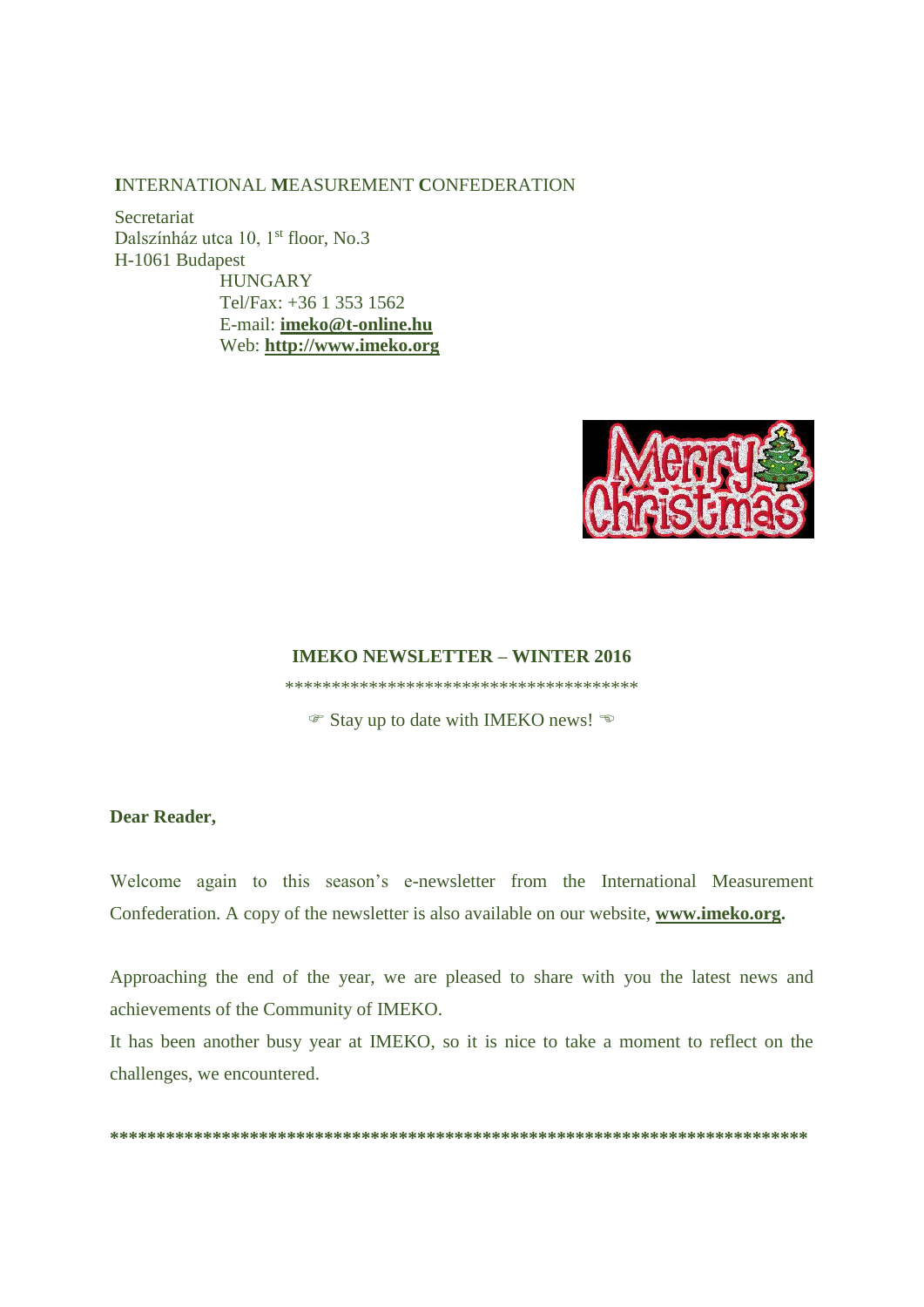# **Confederation news**

## **New Member Organizations (MOs) are on the board of IMEKO:**

The Metrology Society of India (MSI) , the Egyptian National Metrology Institute (NIS) and the Ukrainian Academy of Metrology (UAM) with very positive and supportive recommendations received from the Credentials and Membership Committee of IMEKO were approved by the 59<sup>th</sup> General Council at its annual session held on September 5<sup>th</sup> and 6<sup>th</sup> in Budapest, Hungary. We wish our new MOs a good cooperation with IMEKO.

## **New officers of IMEKO Technical Committees were elected**

The following Technical Committees (TCs) have started their activities with their new Officers:

#### **Technical Committee1** – **Education and Training in Measurement and Instrumentation:**

– Dr Maik Rosenberger from the Ilmenau University of Technology, Germany – Chairperson

– Mr. Pawel Mazurek from the Warsaw University of Technology, Poland – Vice-Chairperson

– Mr. Paul Gerald Dittrich from SpectronNet, Jena, Germany – Scientific Secretary

## **Technical Committee8** – **Traceability in Metrology**

– Dr María Nieves Medina Martin from the Centrol Español de Metrología (CEM), Spain – Vice-Chairperson

## **Technical Committee16** – **Pressure and Vacuum Measurement**

– Dr Tokihiko Kobata from the National Institute of Advanced Industrial Science and Technology (AIST), Japan – Chairperson

– Dr Jay J. Hendricks from the National Institute of Standards and Technology (NIST), USA – Vice-Chairperson

– Dr María Nieves Medina Martin from the Centrol Español de Metrología (CEM), Spain – Scientific Secretary

# **Technical Committee20** – **Energy Measurement (***Measurements of Energy and Related Quantities***)**

– Prof Ravi Xavier Fernandes from the Physikalish-Technische Bundesanstalt (PTB), Germany – Chairperson

We wish the new TC Officers much success and the ability to contribute to the implementation of the renewed IMEKO strategy for the next 6 years (2016-2022) with their proposals and ideas.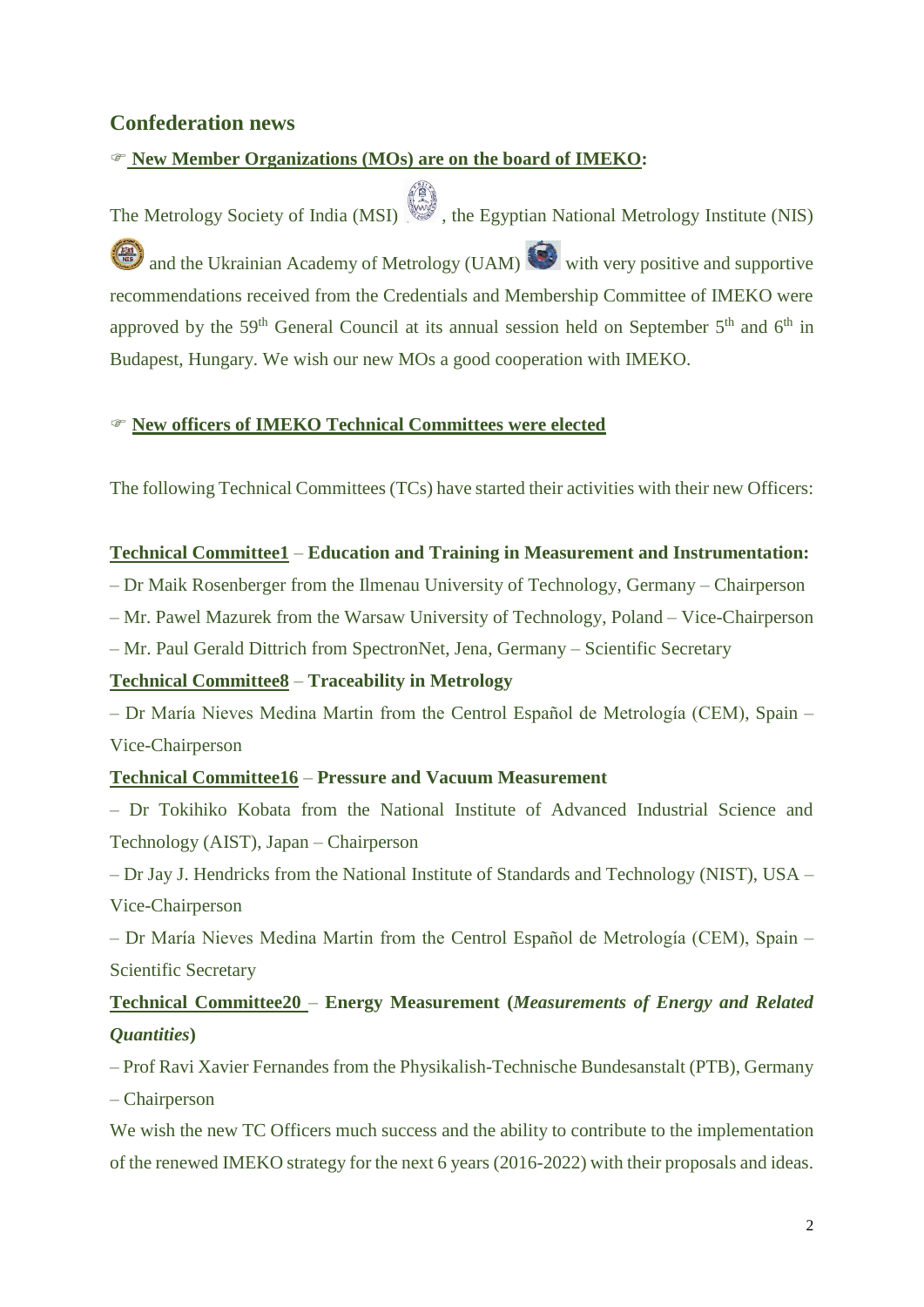### **Publication policy of IMEKO**

Two of the things that have always been very clear are that we need to enhance our profile in relation with TC's symposia, conferences and workshops and that we cannot do the things we do without our joint effort in thinking of the excellent presentations, proceedings and papers published in the Journals Measurement and Acta IMEKO due to the successful events of our Technical Committees in their different measurement fields. IMEKO encourages the interdisciplinary and cross-cutting activities where possible and the engagement of the 'earlycareer' researchers and young scientists across the Confederation.

 **The Journal Measurement [\(http://www.journals.elsevier.com/measurement](http://www.journals.elsevier.com/measurement)**) is a prestigious journal with a good impact factor. It is worth publishing in, and there are highquality scientific articles to read in it.

 **The e-journal, Acta IMEKO** (**<http://acta.imeko.org/index.php/acta-imeko/index>**) is a young but a Scopus indexed journal. It provides free online access to published papers without any additional cost. Access to quality research is fundamental for the global exchange of knowledge. Three issues were published in 2016.

From now on, this journal will carry news and scientific articles on measurement and instrumentation not limited to IMEKO events but beyond the Confederation as well. Contributions on any measurement topic and topics related to the cross-disciplinary field of science and technology and other high-quality papers are welcome.

## **Revision of the Constitution and By-laws of IMEKO**

The Review Committee (RC) is engaged with updating the basic documents of the Confederation and will present them to next year's (60<sup>th</sup>) Annual General Council Session.

### **Future International Events**

# **Next (60th)IMEKO General Council and related meetings (Advisory Board, Technical Board and Editorial Board)**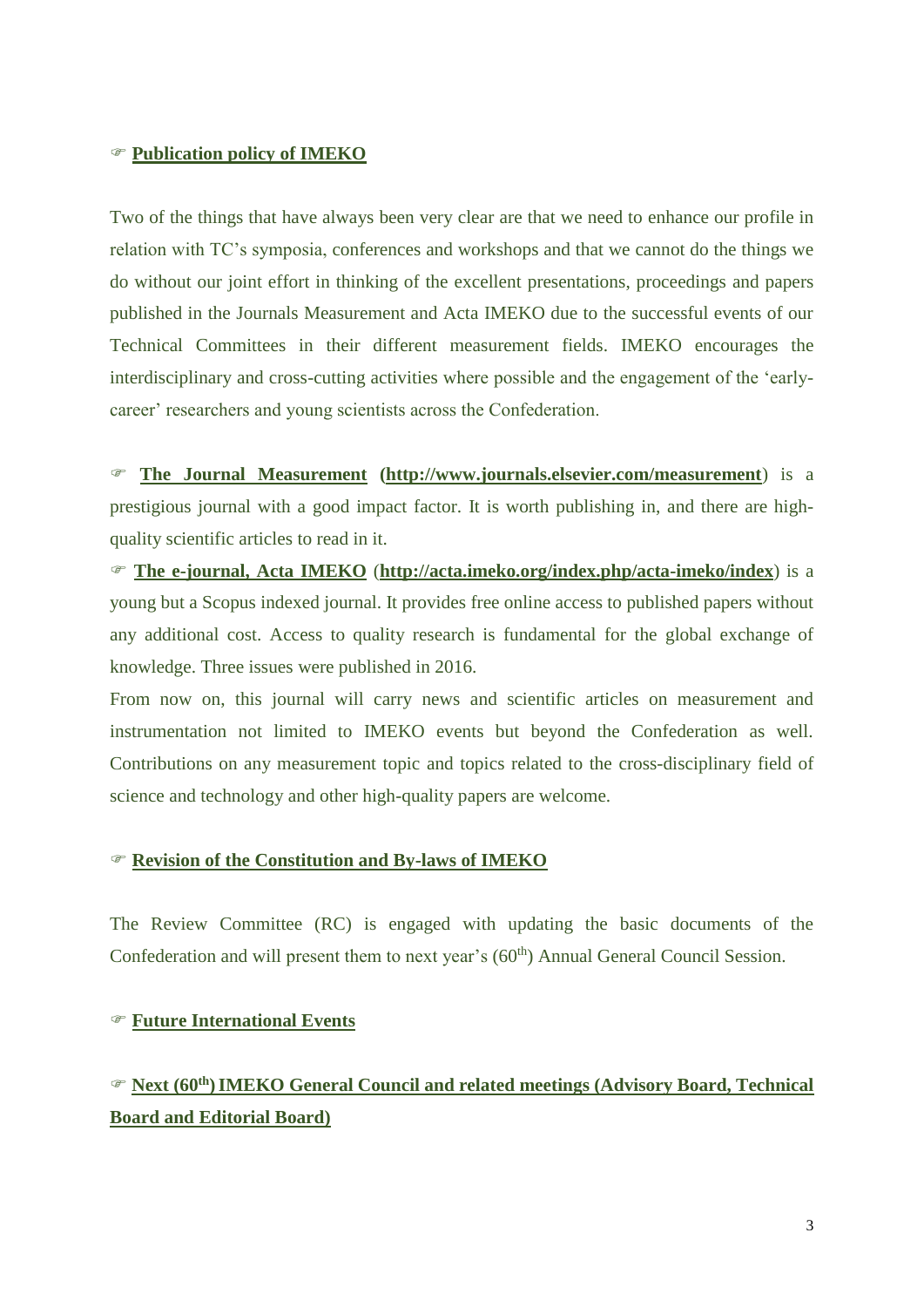The IMEKO Annual Meetings will be held in Hangzhou, China, September 2017. Our Chinese Member Organization, the Chinese Society for Measurement (CSM), offered the venue for them. (The exact dates will later be communicated.)

### **IMEKO XXII World Congress 2018**

The next World Congress (WC) of the Confederation (**[http://imeko2018.org](http://imeko2018.org/)**) with the title "Knowledge through Measurement" will be held **in Belfast** and hosted by our UK Member Organization. The Institute of Measurement & Control (Inst MC) and the National Physical Laboratory (NPL) are parts of the Local Organizing Committee. Prof Ron Summers is the Vice President in charge of IMEKO XXII. The organizers are fully ready for the WC. The Congress Venue will be the Waterfrong Hall Conference & Exhibition Centre. Moreover, a very extensive exhibition is planned for the industrial bodies.

# **IMEKO XXIII World Congress 2021**

It will be hosted by our Japanese MO, the Society of Instrument and Control Engineers (SICE) in Yokohama, in conformity with the decision of the General Council (GC) in its 59<sup>th</sup> Session held in Budapest, Hungary, on September 5<sup>th</sup>-6<sup>th</sup> 2016. The Chairman of the Local Organizing Committee is Prof Masatoshi Ishikawa, President-elect and Chair of the Technical Board (TB) of IMEKO, and Dr Takashi Usuda, member of the International Committee for Weights and Measures (CIPM). The Congress Site, Pacifico Yokohama, a world-class integrated Convention Centre, is recommended for this grand event.

## **60th Anniversary Celebration of IMEKO in 2018**

The Representatives of the Member Organizations of IMEKO, the Members of the General Council, are requested to send materials and photos from their collections and records to Prof Ken T. V. Grattan, the President of IMEKO, in order to contribute to the exhibition during the 60 years' celebration of IMEKO history at the XXII World Congress in Belfast due in two years.